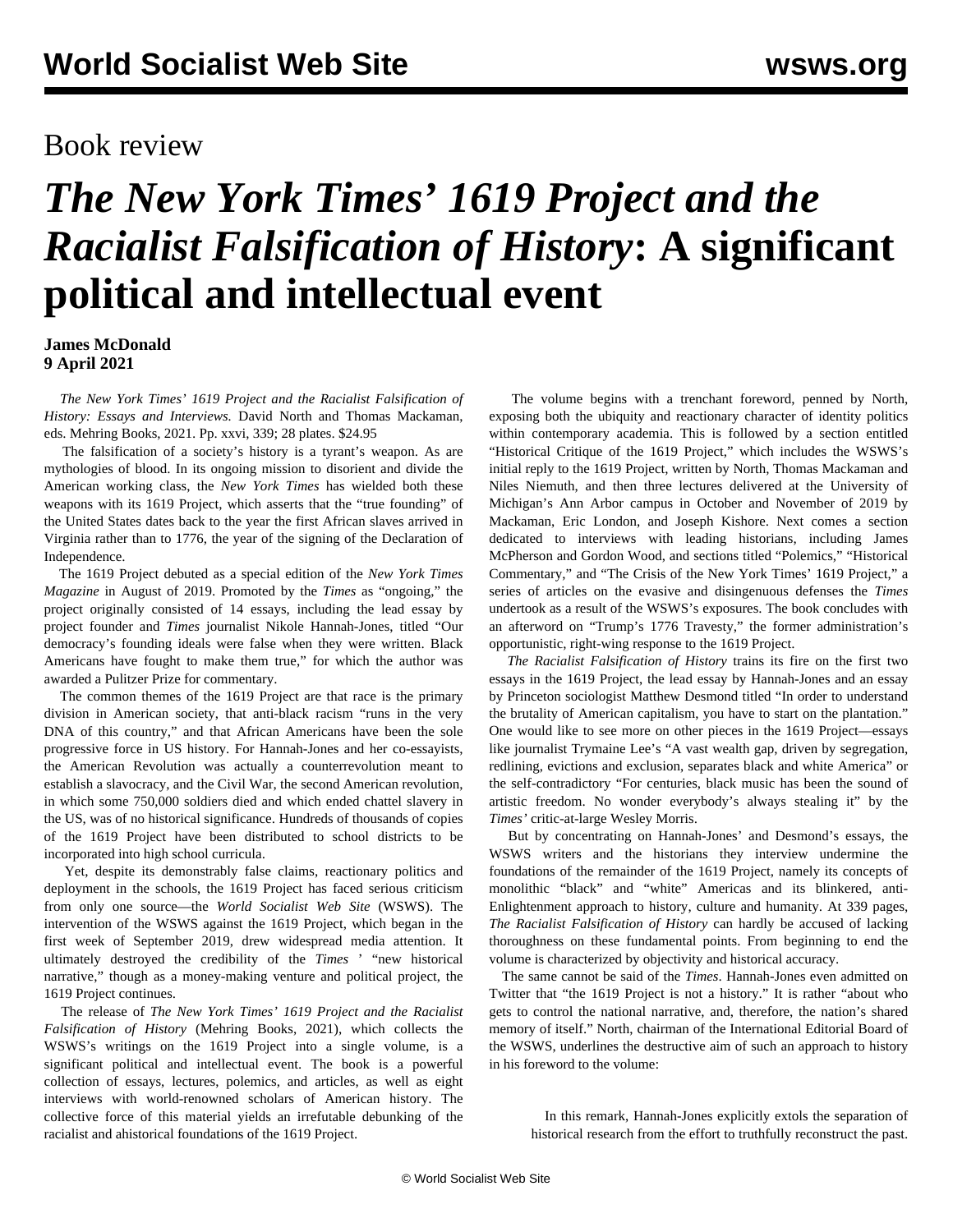The purpose of history is declared to be nothing more than the creation of a serviceable narrative for the realization of one or another political agenda. The truth or untruth of the narrative is not a matter of concern.

 In the racialization of "the narrative," of which the 1619 Project is only one instance, North sees dire political consequences:

> Under the influence of postmodernism and its offspring, "critical race theory," the doors of American universities have been flung wide open for the propagation of deeply reactionary conceptions. Racial identity has replaced social class and related economic processes as the principal and essential analytic category.

 With gathering force, North exposes the absurdity to which academia now stoops in its thrall to racialism, exposing bestselling "public intellectual" Ibram X. Kendi's racialist reading of the word "Enlightenment" ("the connection between lightness and Whiteness") with a simple lesson in etymology, and finding similar irrationalist forays in the fields of music and even physics. Practitioners of such racialist "scholarship" are, in North's words, "loitering in the ideological territory of the Third Reich."

 Because they bring a genuinely Marxist perspective to bear on the arguments of the same two essays, the four chapters of the "Historical Critique" section of the book frequently harmonize, sometimes echo (for instance, Hannah-Jones' revealing "DNA" metaphor is addressed by each writer in the section), but never repeat. The essays in this section are all distinctive, cogent analyses of particular aspects of the 1619 Project's foundation, and all bring scholarship to bear on their topics.

 In the first essay of the section, North, Mackaman, and Niemuth lay out the framework of the WSWS's critique: its exposure of the racialist nature of the 1619 Project, its defense of the American Revolution and Civil War as progressive undertakings in American history, and its analysis of the reactionary politics within and behind the Project. In the process, the authors adduce in the space of 14 pages—in addition to Karl Marx, James P. Cannon and Leon Trotsky—no fewer than six professional historians, often representing these historians in full-paragraph quotations.

 By contrast, Hannah-Jones, whose pretension is to rewrite much of US history, makes only a couple of passing references to scholars: once to a sociologist and once to a trio of legal historians. The absence of evidence is not accidental. Assessing Hannah-Jones' method, the WSWS authors note, "The invocation of 'white racism' takes the place of any concrete examination of the economic, political, and social history of the country" and that she provides "no examination of the historical context, foremost the development of the class struggle …"

 As in all the essays in this section, the WSWS authors' argument is carefully constructed and rich in supporting materials. It is impossible to do it justice here, but one point of stress is Hannah-Jones' obliviousness to politics in history. "There is no accounting for the role played in stoking up race hatred by the Democratic Party, a union of Northern industrialists and machine politicians wed to Southern slave masters before the Civil War and Jim Crow politicians after it," the authors observe.

 The authors also point out that in Hannah-Jones' account of American history, which purports to place the experience of African Americans "at the center," no mention is made of Martin Luther King Jr. As the authors state, King's "statement following the murders of the three young civil rights workers in 1964 … (two of whom were white), was an impassioned condemnation of racism and segregation. King clearly does not fit into Hannah-Jones's narrative." This is because "King did not condemn the American Revolution and the Civil War. He did not believe that racism was a permanent characteristic of 'whiteness.' He called for the integration of blacks and whites, and set as his goal the ultimate dissolution of race itself." King's dream stands as anathema to the new segregationists like Hannah-Jones.

 An analysis of the 1619 Project's interpretation of the American Revolution is provided by Mackaman, the book's co-editor, in his contribution, "Slavery and the American Revolution." Noting Hannah-Jones' claim about white racism being encoded " *in the very DNA* of this country" and her assertions that slavery is America's "original sin" and "the root of the *endemic* racism that we still *cannot purge* from this nation to this day," Mackaman asserts that white racism, "whether ordained by God or genetic code," "serves, for the 1619 Project as history's *deus ex machina*. There is no need to consider questions long placed at the center of historical inquiry: cause and effect, contingency and conflict, human agency, and change over time. History is simply a morality tale written backward from 2019."

 In this morality tale, the *New York Times* and Hannah-Jones decry the American Revolution and its egalitarian and rationalist ideals as the "founding mythology," with Hannah-Jones claiming that "one of the primary reasons the colonists decided to declare their independence from Britain was because they wanted to protect the institution of slavery." Hannah-Jones cites no documentary evidence in support of this claim. Hannah-Jones has, however, since the publication of the 1619 Project, acknowledged that one of her sources for the idea that the American Revolution was an attempt on the part of the colonists to preserve the institution of slavery was the book *The Counter-Revolution of 1776* by Gerald Horne, a professor of history and African American Studies at the University of Houston. In a recent review on the WSWS, Fred Schleger painstakingly [decimates](/en/articles/2021/03/18/horn-m18.html) Horne's book not only as shoddy scholarship but, to put it bluntly, a pack of lies.

 By contrast, Mackaman's essay places the American Revolution in its time and place, making this salient point:

 Like other great revolutions—including the French Revolution of 1789 that it helped inspire, and later, the Russian Revolution of 1917—the American Revolution fused the most advanced political thought with economic conditions that had reached sufficient maturity to make the overthrow of an old order both possible and, from an objective standpoint, necessary.

 WSWS writer Eric London ("The 'Irrepressible Conflict': Slavery, the Civil War, and America's Second Revolution") takes up the question of the 1619 Project's virtual dismissal of the Civil War. He pays special attention to "the Democratic Party and its history, its use of racial politics—today and in the decades leading up to the Civil War." London pursues these matters as they appear in Hannah-Jones' and Matthew Desmond's essays. His defense of Abraham Lincoln as a progressive figure in world history, contra the *Times* ' portrayal of a racist who drafted the Emancipation Proclamation merely as a military expedient, includes this fine sentence:

 Fifteen years after Cavaignac in 1848 suppressed the Paris workers in blood and eight years before Thiers in 1871 would do the same to the Commune, Abraham Lincoln sat at his desk and wrote that four million human beings—with a market price of billions of dollars in today's money—were "Thenceforth and forever free."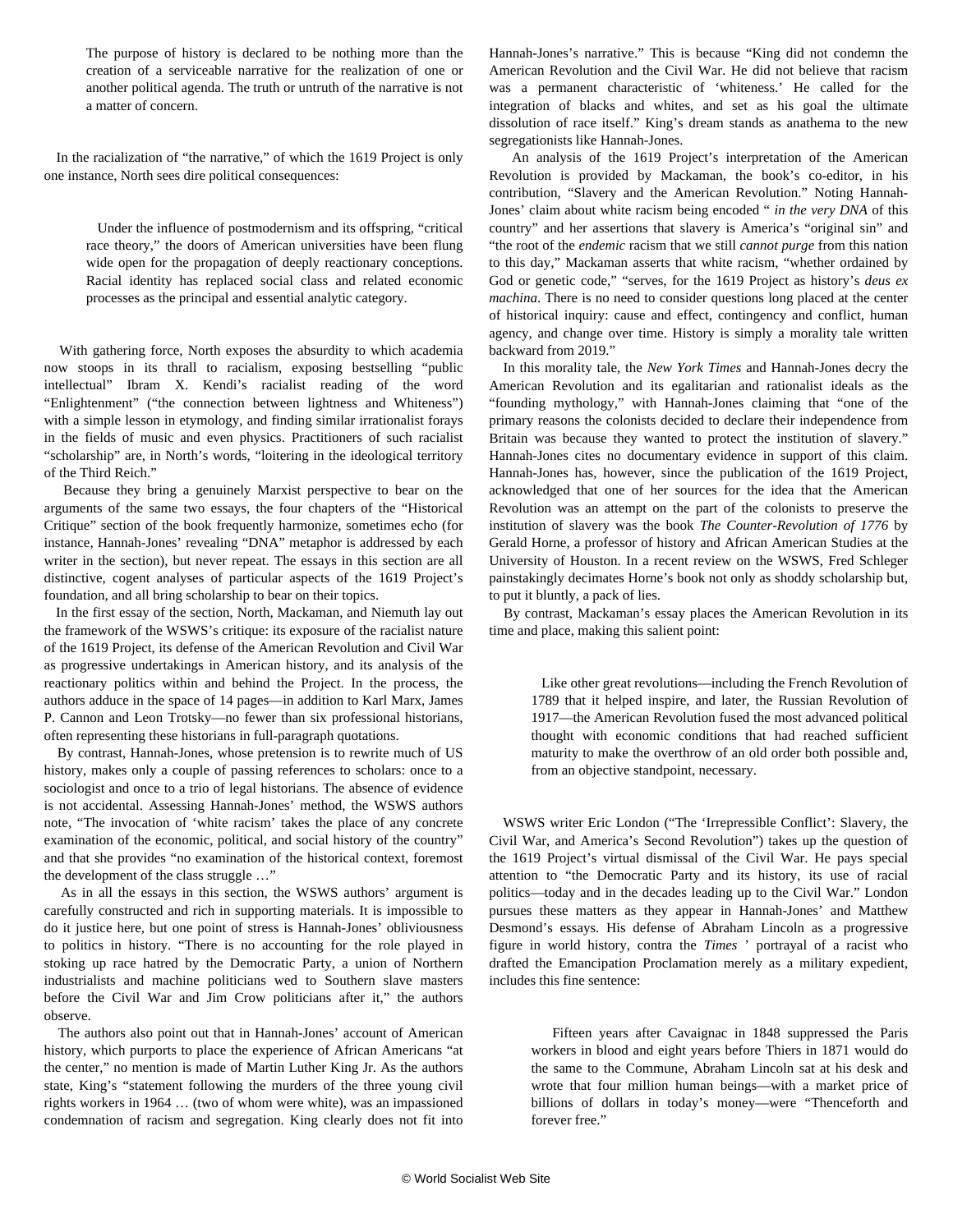In writing about the racial politics of the Democratic Party, London gives extensive consideration to the poor whites of the South. For Hannah-Jones and the *Times*, all whites, North and South, supported and benefited from slavery. Northern whites prior to the Civil War, and certainly abolitionists, do not figure in her history except under the vilified category "white people." As London asserts, the *Times* ' use of this category "as unified in support of slavery is an insult to the heroism of many who gave their lives for the cause of abolition." Concerning poor whites in the South, London cites historian David Williams' book *Bitterly Divided: The South's Inner Civil War* and historian Victoria Bynum's book *The Free State of Jones*, books that detail unionist rebellions among poor and yeoman-class whites within the Confederacy. London demolishes Hannah-Jones' and the *Times* ' fiction of a politically and socially cohesive white South.

 London does away with the claim that all whites benefited from slavery and the Democrats' Jim Crow segregation by pointing out that segregation drove down wages for all workers. More importantly, and again from an objective historical perspective, London makes this observation:

 In a larger sense, regardless of what an individual poor white person thought (and racism was not the sole property of the rich), the Jim Crow system did not provide the majority of whites with "privilege" because segregation ultimately blocked the development of a united movement from below, which was the only thing that could have improved the living conditions of all workers and farmers.

 The final essay of the section, "Race, Class, and Socialism," by Joseph Kishore, the national secretary of the Socialist Equality Party in the US, is a concise analysis of the *Times* ' careful exclusion of the category of class in the 1619 Project, and locates this exclusion in a history of the Democratic Party and identity politics. Kishore pointedly identifies the *Times* ' insistence on the immutable categories of race and white racism with a rejection of Enlightenment thought and an affinity for reactionary politics:

 Indeed, the irrationalist, anti-Enlightenment, anti-Marxist, and anti-working-class perspective developed over the past half century has brought the pseudo-left into increasing alignment with the conceptions and politics of the far right.

 It is necessary for Hannah-Jones and the *Times* to ignore huge swaths of American history "and cover up the profound social and political developments that transformed the freed slaves into a critical section of the working class. … In the *Times* ' account there simply is no working class. The word 'class' does not make an appearance …" Kishore provides ample historical evidence to explode the *Times* ' contention that all of American history can be reduced to a conflict between "white Americans" and "black Americans," terms that appear in various forms nearly 100 times in Hannah-Jones' essay, as Kishore points out. Kishore also discusses the crucial role of the Russian Revolution—also not mentioned by the 1619 Project. This world-historical event "profoundly influenced a layer of black intellectuals, artists, and militants in the 1920s, associated with the 'Harlem Renaissance,'" he writes.

 Deepening the historical analyses of the volume, the eight interviews with scholars are conducted at a high intellectual level and are a pleasure to read: Victoria Bynum, James McPherson, James Oakes, Gordon Wood,

Adolph Reed Jr., Richard Carwardine, Clayborne Carson, and Dolores Janiewski. All of the historians impress with their ready knowledge, the circumspection of their claims, and their provision of concrete evidence. Six of the eight interviews were conducted by Mackaman. These read as intellectually bristling conversations, not a series of questions read off a card, Mackaman's erudition keeping pace at every step with his interlocutor.

 It is impossible to give justice to the breadth and depth of these interviews, but a few excerpts give a sense of their overall quality:

• Victoria Bynum, on the uses of race and racism in history:

 [C]reating a biracial society has also historically enabled those in power to destroy interracial class alliances among oppressed peoples. Whether it be Bacon's Rebellion in 1676, Reconstruction during the 1870s, labor struggles in the 1930s, or the civil rights movement of the 1950s, interracial alliances have been crushed time and again through the exploitation of racism.

 • Gordon Wood, on the impact of the American Revolution's destruction of indentured servitude on the institution of slavery:

 The elimination of servitude suddenly made slavery more conspicuous than it had been in a world of degrees of unfreedom. The antislavery movements arose out of these circumstances. As far as most Northerners were concerned, this most base and despicable form of unfreedom must be eliminated along with all the other forms of unfreedom. These dependencies were simply incompatible with the meaning of the Revolution.

• James McPherson, on racism and anti-racism in American history:

 But the idea that racism is a permanent condition, well that's just not true. And it also doesn't account for the countervailing tendencies in American history as well. Because opposition to slavery, and opposition to racism, has also been an important theme in American history.

• James Oakes, on the 1619 Project's minimization of the Civil War:

 From our perspective, for someone who thinks about societies in terms of the basic underlying social relations of production or social property relations, the radical overthrow of the largest and wealthiest slave society in the world is a revolutionary transformation.

 • Richard Carwardine, on the 1619 Project's portrayal of Lincoln as a racist:

 It's not too much to say that Lincoln was a civil rights martyr. John Wilkes Booth shot him soon after hearing him propose, in what would be his final speech, full citizenship—with voting rights—for very educated blacks and those who had fought for the Union. Booth declared, "That means nigger citizenship. Now, by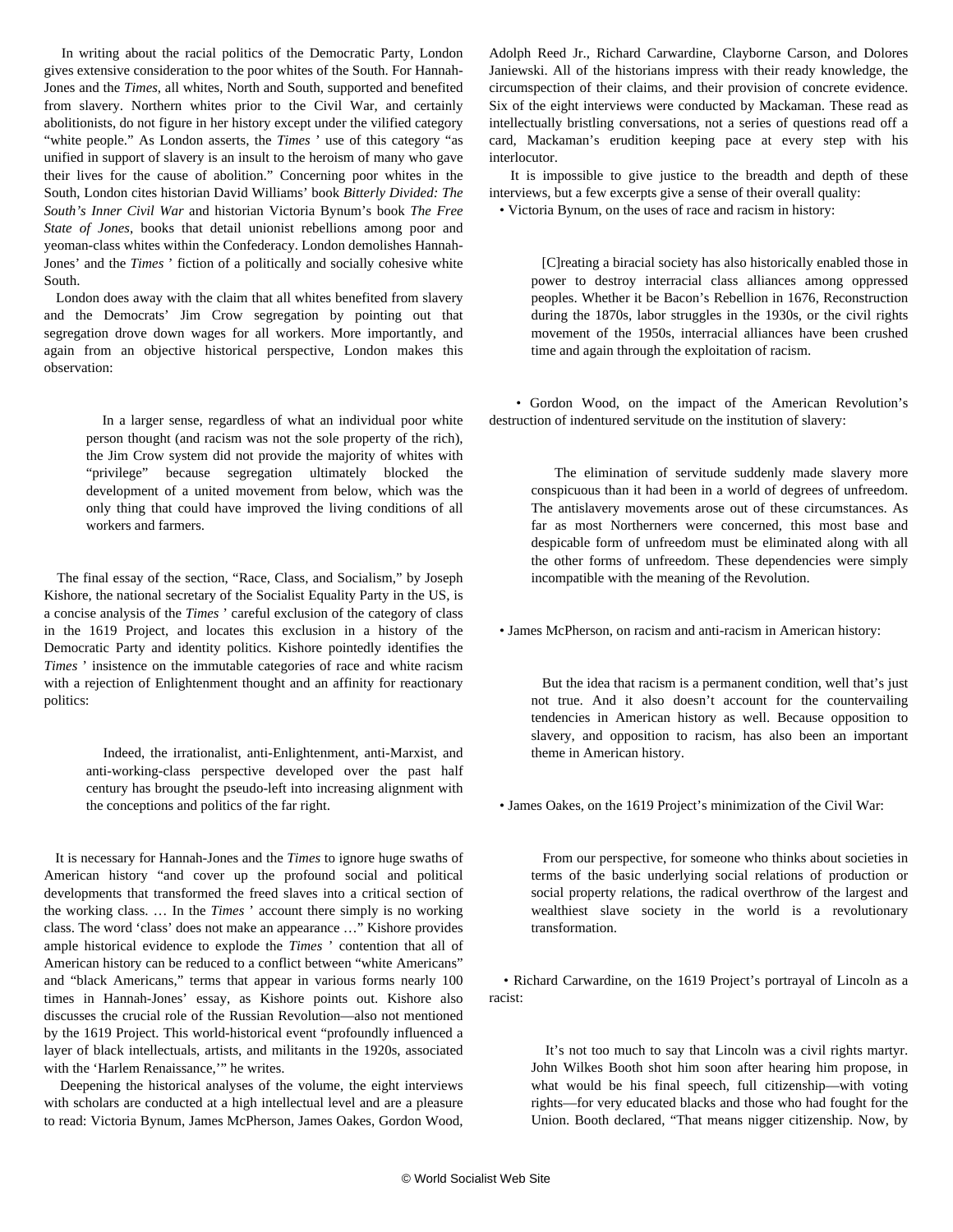God! I'll put him through."

• Adolph Reed Jr. on the politics of the 1619 Project:

 What are the stakes that people imagine to be bound up with demonstrating that capitalism in this country emerged from slavery and racism, which are treated as two different labels for the same pathology? Ultimately, it's a race reductionist argument. What the Afro-pessimist types or black nationalist types get out of it is an insistence that we can't ever talk about anything except race. And that's partly because talking about race is the things they have to sell.

 • Clayborne Carson, on the Founding Fathers and freedom struggles in history:

 Obviously, they were being hypocritical, but it's also audacious. And that's what rights are all about. It is the history of people saying, "I declare that I have the right to determine my destiny, and we collectively have the right to determine our destiny." That's the history of every movement, every freedom movement in the history of the world.

 All of the interviews in *The Racialist Falsification of History* are vivid and engaging and remind the reader not only of the vitality, but the responsibility of serious historical scholarship. A word must also be said about the courage displayed by these historians simply by appearing in the book, beginning with the first interviewee, Bynum, author of *The Free State of Jones: Mississippi's Longest Civil War*. To take a position critical of racialist identity politics in today's political climate is to stick one's professional neck out. Yet each of the scholars interviewed is fully forthcoming and candid, and while their individual perspectives may vary significantly, each carefully takes the *Times* to task for its historical carelessness.

 The Times' Project is a politically-motivated falsification of history. It presents the origins of the United States entirely through the prism of racial conflict.

 The stand taken by these historians in the WSWS has altered the intellectual terrain, a fact attested to by nine supporting statements found in the first pages of the book, including from Bancroft Prize winners Sean Wilentz and Peter Kolchin and Pulitzer Prize winner Daniel Walker Howe. Taken together, these nine statements concur in finding "serious flaws" and "glaring factual errors" (Wilentz) in the *Times* ' 1619 Project and applaud the intellectual honesty of the WSWS's critiques and interviews as well as its "brave and necessary" (William E. Weeks), and virtually solitary, stance in defense of such honesty.

 The "Polemics" section includes important engagements with the *Times* over the 1619 Project, featuring essays by Bynum and Wood as well as writings by London, Mackaman and North. These polemical essays indicate, among other things, the degree to which the *Times* realized it had been exposed by the WSWS's ongoing critique through 2019 and 2020.

 In "An Analysis of the *New York Times* ' Reply to Five Historians," North and London dismantle a rebuttal written by *New York Times Magazine* editor in chief Jake Silverstein to a letter signed by historians Bynum, McPherson, Oakes, Wood and Wilentz, published in the *Times* on December 20, 2019. The historians had asserted their "strong reservations about important aspects of the 1619 Project" and stated that they were

"dismayed at some of the factual errors in the project and the closed process behind it." After providing examples of major historical flaws in the project, the letter's signatories requested that the *Times* "issue prominent corrections of all the errors and distortions" in the Project. They also requested transparency in the "process through which the historical materials" were assembled and authenticated.

 As the authors of the essay note, Silverstein's response to these eminent historians' concerns was "evasive and disingenuous." North and London point out that Silverstein defends the claims made in the 1619 Project in a self-contradictory manner, as he states at once that the project "was intended to address the marginalization of African-American history in the telling of our national story" and that "We are not ourselves historians, it is true." North and London make the case that, in "eradicating the distinction between historiography and journalism, the *New York Times* violates the professional standards and ethics of both fields." When criticized for their shoddy historiography, the authors note, the *Times* pleads that they do not claim to be historians, but when criticized for failing to meet journalistic standards for presenting the opposing arguments in the debate over America's founding, "the *Times* proclaims that it is writing a new history."

 The strength, and particular pleasure, of this essay lies in the way North and London use the *Times* ' own words against Silverstein, reaching back in the *Times* ' archives for glowing reviews of books by Wood and McPherson that directly refute the racialist, ahistorical arguments Silverstein attempts to defend by superficially decrying these historians.

 Mackaman and North take up a critique of a similarly weak defense published in, of all places, the prestigious *American Historical Review* (AHR) on January 23, 2020. This time, the counsel for the 1619 Project defense is AHR editor Alex Lichtenstein. The reader will judge whether Lichtenstein, who is quoted at length and often in the essay, pays any more deference to standards of scholarship and responsible debate than Silverstein. But that a defense of the 1619 Project was mounted by the AHR at all is itself, as Mackaman and North say, "a very troubling development [that] reveals the extent to which racialist mythology ... has been accepted, and even embraced, by a substantial section of the academic community as a legitimate basis for the teaching of American history."

 The six articles labeled "Historical Commentary" represent timely responses to events related to the publication of the 1619 Project, including defenses of the Founders, Abraham Lincoln and Martin Luther King Jr., and an appreciation by Mackaman of American historian Bernard Bailyn, who died in 2020.

 It is important to recall here the demonstrations of the summer of 2020, which protested the brutal police murder of George Floyd and police violence generally. In these protests, which involved more Americans than any other demonstration in US history, the ruling class could see its worst nightmare: a multiracial, multiethnic expression of generalized anger by workers and youth. It was in the context of these demonstrations that, goaded by Democratic Party operatives like the *New York Times* and Washington D.C.'s non-voting delegate to Congress Eleanor Holmes Norton, groups of people tore down, vandalized or demanded the removal of statues and monuments to Thomas Jefferson, George Washington, Abraham Lincoln, Ulysses S. Grant and even abolitionists such as Hans Christian Heg.

 In essays titled "Hands off the Monuments to Washington, Jefferson, Lincoln, and Grant" (Mackaman and Niemuth) and "The Second Assassination of Abraham Lincoln" (Niemuth and North), the authors mount a compelling defense of these historical figures against the *Times* and the Democratic Party, who "seek to confuse and disorient the democratic sentiments of masses of people entering into political struggle against the capitalist system and its repressive forces within the state …" Niemuth and North diagnose the historical significance of the attack on